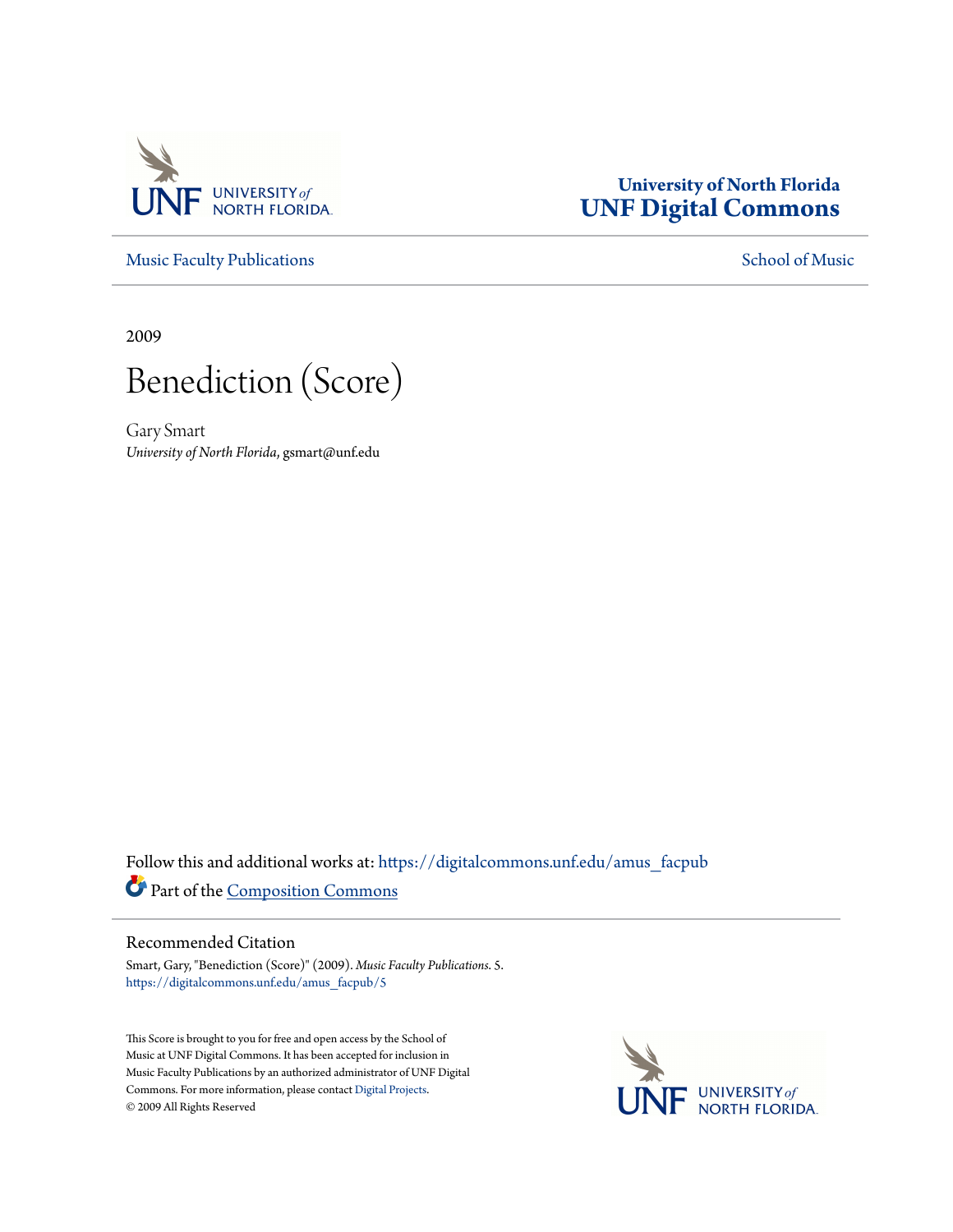## **Benediction**

**Gary Smart**

for violin solo for Piotr



\* "Part in Peace from 'The Southern Harmony' hymnal, 1835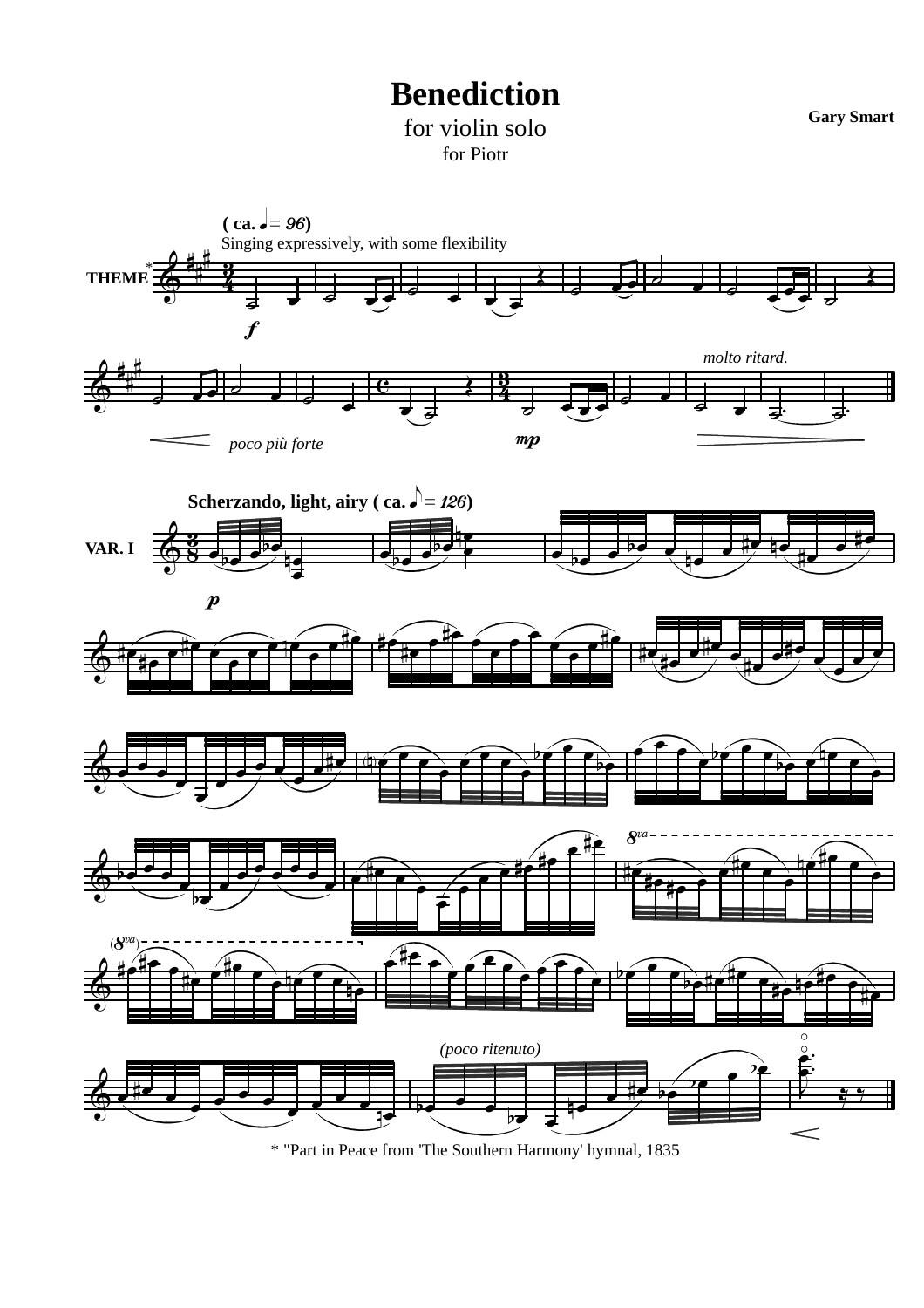Benediction